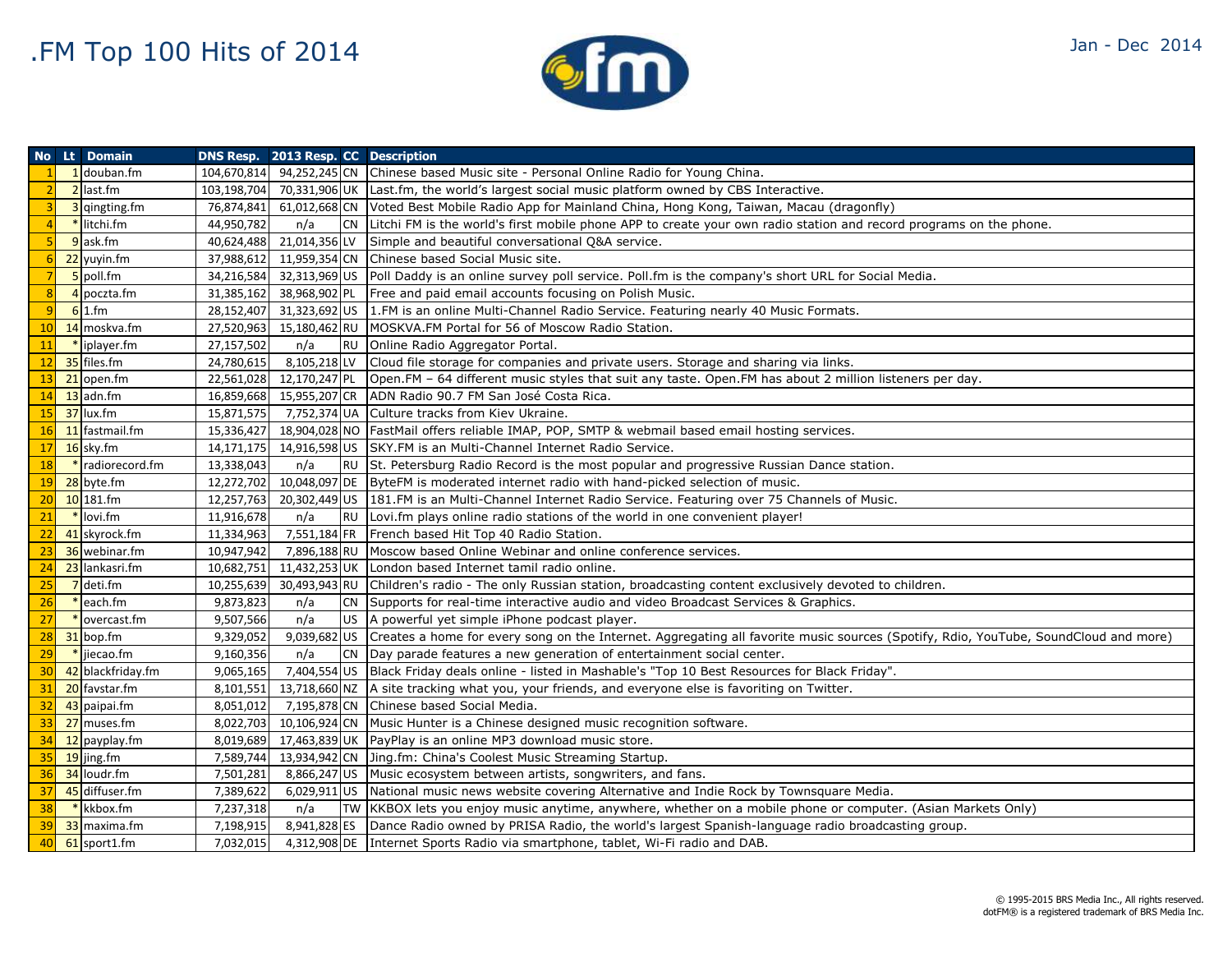

| Jan - Dec 2014 |  |
|----------------|--|
|                |  |

| 41 | 32 jazz.fm        | 6,754,522 |              |            | 8,979,941 CA   Toronto's CJRT-FM - JAZZ.FM 91 is Canada's only not-for-profit radio station dedicated to jazz.                                     |
|----|-------------------|-----------|--------------|------------|----------------------------------------------------------------------------------------------------------------------------------------------------|
| 42 | 47 piter.fm       | 6,417,026 |              |            | 5,816,022 RU   Aggregator of all Moscow FM Radio Stations, Plus Charts and Music.                                                                  |
| 43 | $15$ erb.fm       |           |              |            | 6,269,123 14,980,499 US Record-breaking digital series "Epic Rap Battles of History" (ERB)                                                         |
| 44 | 8 shtyle.fm       |           |              |            | 6,148,778 21,158,999 US Shtyle is a place for you to have fun with your friends, family, and the Shtyle community at large.                        |
| 45 | 56 tuba.fm        | 6,054,690 | 4,528,440 PL |            | Tuba.fm is the first application in Poland that matches music with the taste of every user.                                                        |
| 46 | 51 fever.fm       | 6,028,062 | 5,066,839 IN |            | Mumbai, New Delhi, Kolkata & Bangalore Radio Station Fever 104 FM.                                                                                 |
| 47 | $*$ yes.fm        | 5,941,349 | n/a          | <b>IES</b> | Yes.fm service is the most comprehensive online music market.                                                                                      |
| 48 | $77$ nsn.fm       | 5,710,111 |              |            | 2,771,715 RU News Agency of National News Service (NSN).                                                                                           |
| 49 | 50 gamesonline.fm | 5,688,438 |              |            | 5,092,657 CZ Gamesonline.fm is elite games site for your online entertainment.                                                                     |
| 50 | 40 audioboo.fm    | 5,630,938 |              |            | 7,554,574 UK Audio Social Network for Mobile for iPhone & Android.                                                                                 |
| 51 | $25$ di.fm        | 5,547,511 |              |            | 10,615,503 US Digitally Imported streams the world's most addictive electronic music.                                                              |
| 52 | $54$ rmf.fm       | 5,533,507 |              |            | 4,712,015 PL Radio Muzyka Fakty - Radio # 1 in Poland! The largest and most popular music and news station.                                        |
| 53 | $17$ wbr.fm       |           |              |            | 5,320,456 14,373,124 US   Warner Brother Records Short URL for Social Media.                                                                       |
| 54 | 49 zaycev.fm      | 5,314,924 |              |            | 5,414,979 RU Russian based Radio Zaitsev FM music entertainment cognitive radio designed for a wide range of listeners.                            |
| 55 | $64$ ah.fm        | 5,059,273 |              |            | 3,570,623 US   AH. FM - Leading Trance Radio by the hottest DJs from around the World.                                                             |
| 56 | 78 oxigeno.fm     | 4,965,417 |              |            | 2,732,039 CO   Oxígeno.fm - 100.4 FM Bogotá Colombia.                                                                                              |
| 57 | * interlude.fm    | 4,899,113 | n/a          | IL         | A digital media company that designs, develops and markets technologies and platforms for distribution across multiple devices.                    |
| 58 | $26$ ex.fm        | 4,893,649 |              |            | 10,201,689 US   EX.fm is an extension for Chrome that finds MP3 file on pages you visit and automatically creates a library of songs.              |
| 59 | $\ast$ svzn.fm    | 4,853,298 | n/a          | <b>RU</b>  | The Messenger Radio a new sound, a new format, a new radio. Modern and popular music                                                               |
| 60 | 59 official.fm    | 4,818,864 |              |            | 4,351,081 CH DIY Music Club - The homebase for music professionals.                                                                                |
| 61 | 30 blackbeats.fm  | 4,731,345 |              |            | 9,390,149 DE Black Music Radio station offering community and latest news from Hip Hop to R&B.                                                     |
| 62 | 55 shuffler.fm    | 4,727,868 |              |            | 4,700,361 NL Shuffler.fm is a music discovery service designed to help users navigate the music shared by blogs.                                   |
| 63 | 24 vida.fm        | 4,640,305 |              |            | 11,257,124 CN   App based micro-stamp to share travel, gourmet mind, self show, micro-film moments merged photo, recording live and to share life! |
| 64 | 52 radiomir.fm    | 4,562,819 |              |            | 5,001,921 RU 70-90's Music of those years together traditional radio "MIR" audience "Born in the USSR".                                            |
| 65 | 38 ua.fm          | 4,541,239 |              |            | 7,684,202 UA Ukraine based Music Portal and Email Service.                                                                                         |
| 66 | 81 blip.fm        | 4,230,501 |              |            | 2,599,964 US Social Media Music Service - called "Twitter for Music".                                                                              |
| 67 | games.fm          | 4,222,768 | n/a          | CZ         | Games Online is the best entertainment for your free time at the computer.                                                                         |
| 68 | 70 nederland.fm   | 4,113,535 |              |            | 3,154,537 NL Nederland FM, radio luisteren via Internet.                                                                                           |
| 69 | 46 setlist.fm     | 3,978,927 | 5,881,305 LI |            | Setlist.fm is a wiki-like service to collect and share setlists.                                                                                   |
| 70 | $*$ gossy.fm      | 3,822,740 | n/a          | <b>IFR</b> | The best place to discuss for free, chat & meet new people.                                                                                        |
| 71 | 76 besame.fm      | 3,692,351 | 2,804,534 CO |            | Bésame Colombia - La Radio Apasionada.                                                                                                             |
| 72 | * shouted.fm      | 3,530,294 | n/a          | <b>NL</b>  | ShoutedFM is a free non profit Intertnet Radio project of Mythology.nl                                                                             |
| 73 | $71$ atp.fm       | 3,502,590 |              |            | 3,096,230 US   A tech podcast.                                                                                                                     |
| 74 | 60 itop.fm        | 3,345,629 |              |            | $4,350,370$ RU A new music service that gives users all the variety of the music world.                                                            |
| 75 | $*$ feature.fm    | 3,331,217 | n/a          |            | US   Feature.fm is a song promotion platform built for the digital era.                                                                            |
| 76 | 62 styl.fm        | 3,298,586 | 4,053,283 PL |            | Online News, Fashion, Beauty and Lifestyle Magazine.                                                                                               |
| 77 | prn.fm            | 3,298,398 | n/a          | <b>US</b>  | Progressive Radio Network is the thinking person's network.                                                                                        |
| 78 | castmate.fm       | 3,291,223 | n/a          | <b>CA</b>  | Castmate is to make podcasting easy.                                                                                                               |
| 79 | 79 reaper.fm      | 3,197,933 |              |            | 2,728,294 US Digital audio workstation software - Multitrack audio and MIDI recorder.                                                              |
| 80 | 75 zhongguo.fm    | 3,166,758 |              |            | 2,871,534 CN Zhongguo.FM - China Nederland.FM                                                                                                      |
| 81 | 68 kxt.fm         | 3,158,751 |              |            | 3,375,563 CN Chinese Music site. (currently only available in Mainland China)                                                                      |